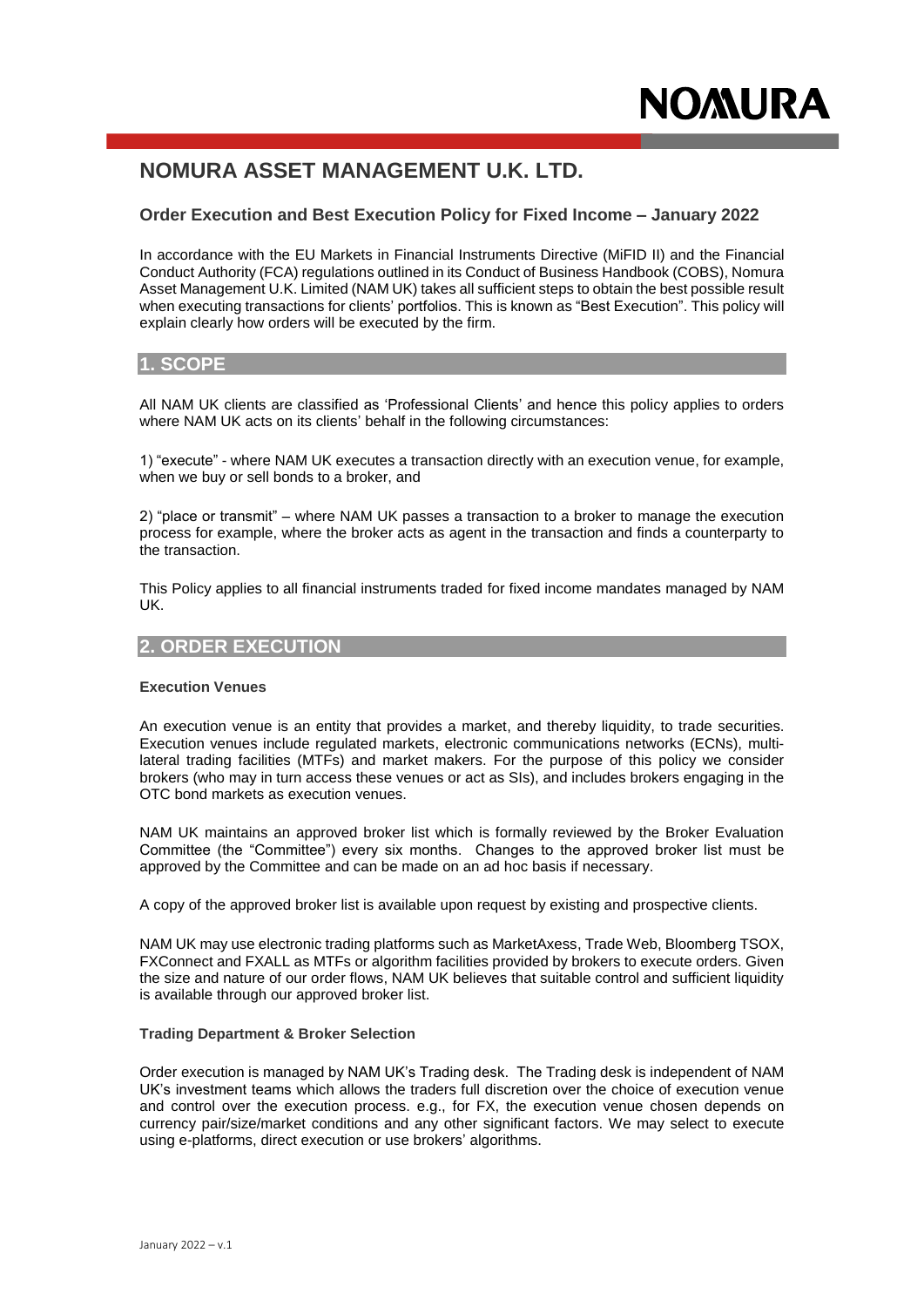Subject to any specific client instructions (referred to below), the traders use their commercial judgement and available market information to direct orders to the most appropriate approved broker or venue whilst considering any specific client restrictions, e.g. broker restrictions set out in the client's agreement.

### **3. BEST EXECUTION**

NAM UK will take all sufficient steps to achieve the best possible results for our clients. When transmitting orders to brokers for execution the traders consider the following:

#### **1. Execution Criteria**

The traders will apply the following criteria in a manner that takes into account differing characteristics of client orders:

- classification of the client (all NAM UK's clients are classified as Professional Clients);
- financial instrument; and
- available brokers or execution venue

#### **2. Execution Factors**

The traders consider the relative importance of the execution factors when sending orders to brokers. Execution factors include but are not limited to:

- price;
- cost;
- speed;
- likelihood of execution and settlement;
- size and nature of order; and
- any other factor considered relevant to the management of an order, e.g., price limit orders set by the portfolio manager.

NAM UK satisfies these requirements by:

- executing client orders as soon as practical unless postponing execution is likely to produce a better outcome for the client, for example, where the trader believes that market impact and price movement will be limited by managing an order over a period of time.
- ensuring that orders are reviewed and executed by the traders in the order in which they are received; and
- aggregating client orders where permitted by each client so that the trader may have an opportunity to return a better execution with a broker due to a more tradeable order size.

#### **Examples of the Best Execution Factors on Different Asset Classes**

#### *On exchange*

#### *E.g. Exchange Traded Derivative instruments (ETFs)*

For securities traded on a regulated market such as index futures the trader directs the transaction to the most appropriate broker taking into account the execution factors. For liquid on exchange transactions price is likely to be the most significant factor. For large volume orders, programme trades or illiquid stocks however, execution factors other than price (for example, likelihood of execution) may be given a higher weighting.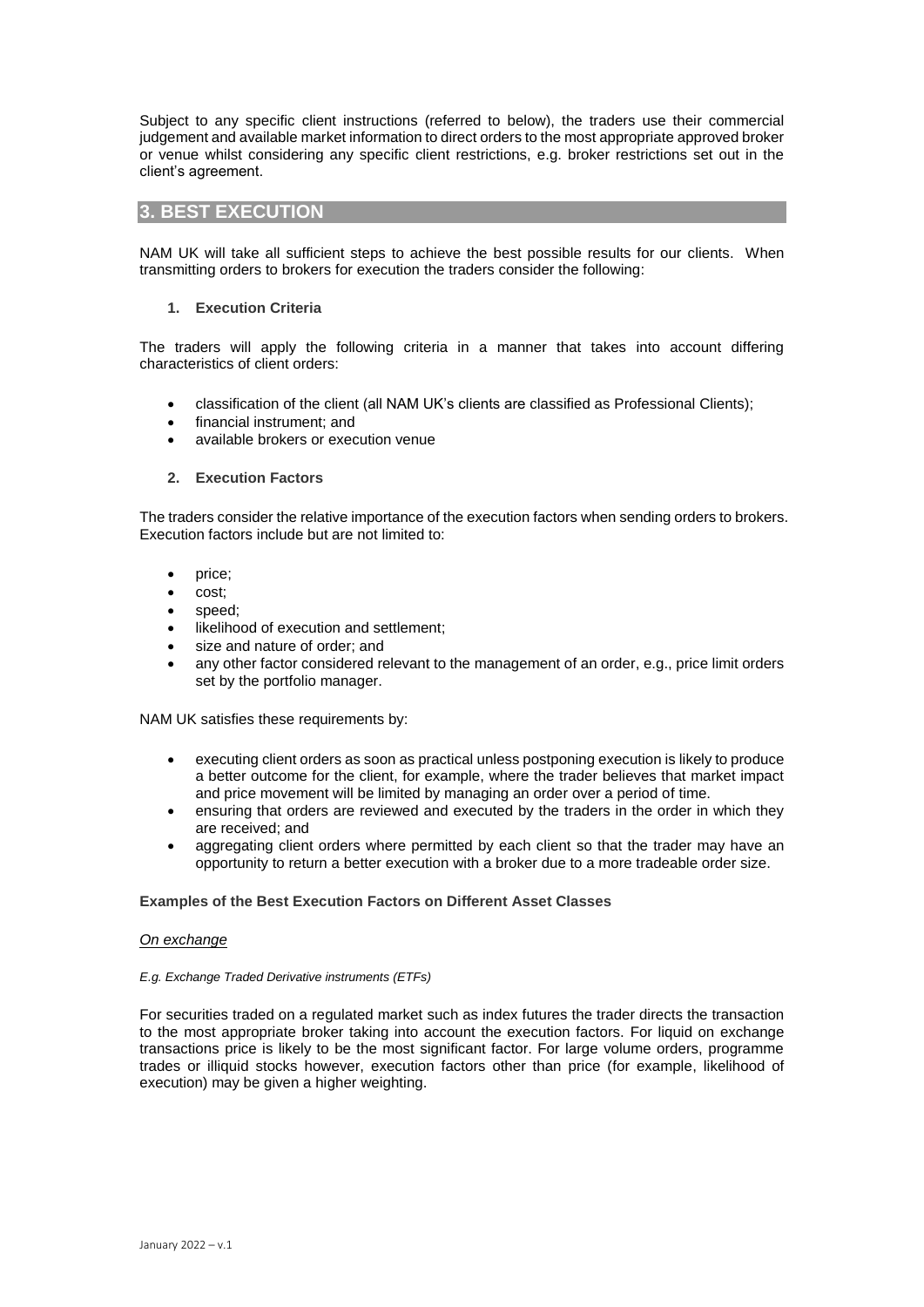#### *Broker over the counter (OTC) markets*

*E.g. Corporate bonds, money market instruments, government and other public debt securities.* 

For securities traded in these markets, the trader will generally operate on a Request for Quote ("RFQ") basis taking into account the execution factors. In practice, RFQ means making a direct approach to a broker to request a firm price or spread at which they are willing to trade a specified financial instrument, often through a RFQ platform such as Tradeweb. Price is likely to be the most significant factor, so competing quotes will be sought to obtain the best result.

For large volume orders or for instruments with restricted marketability execution factors other than price (for example, likelihood of execution) may be given a higher weighting, so whilst competing quotes will be obtained where available, the most appropriate quote will be taken.

#### *Broker OTC markets - derivatives*

*E.g. Contracts for Difference, Index / Inflation / Interest Rate & Credit Default Swaps / Foreign Exchange Derivatives (including Forward FX).*

For tailored OTC products where data is available on the underlying instruments or appropriate reference rates the trader will analyse the available data and competing spreads from the universe of available counterparties to model a transaction and establish a price position. Price is likely to be the significant factor. Execution factors other than price (predominantly market impact, liquidity and other implicit costs of transaction) may however be given a higher weighting.

For forward FX appropriate reference rates are obtained using fx pricing platformsand competing quotes from the broker panel where appropriate to model a transaction and establish a price position. Price is likely to be the significant factor. Execution factors other than price) may however be given a higher weighting in some circumstances such as large order size.

### **4. CROSS TRADES**

Unless prohibited by the fund or client, cross trades may be executed in certain circumstances.

A cross trade is an arrangement whereby a sale order for one client and a purchase order for another client is placed with the same broker with the intention that execution with a pre-arranged price. Cross trades are only done when trading has assessed that the order will meet the best execution requirement for both clients. For example, where these is no market impact and both clients pay a lower spread than that quoted for trading the orders individually in the market. The expectation is that both clients incur minimal administrative fees or commissions.

In order to address any conflicts of interest, the Portfolio Manager for each client submits a request for approval which documents the investment strategy for their respective trades. The Trading team identify the best execution factors to ensure the best outcome is being achieved for both clients. The Trading team assess the set-price to ensure it is at the market mid-point price for the security. Price references comes from independent market data, such as reported transactions, broker quotes and bid ask quotes in the secondary market. Reference sources should be documented in the approval request form.

# **5. CLIENT SPECIFIC INSTRUCTIONS**

NAM UK may on occasions, receive instructions from a client to buy or sell specific financial instruments, for example, where the client has added a security to a prohibited list. These instructions may detail the number of securities to trade, a specific guide price or a broker with whom to place the order.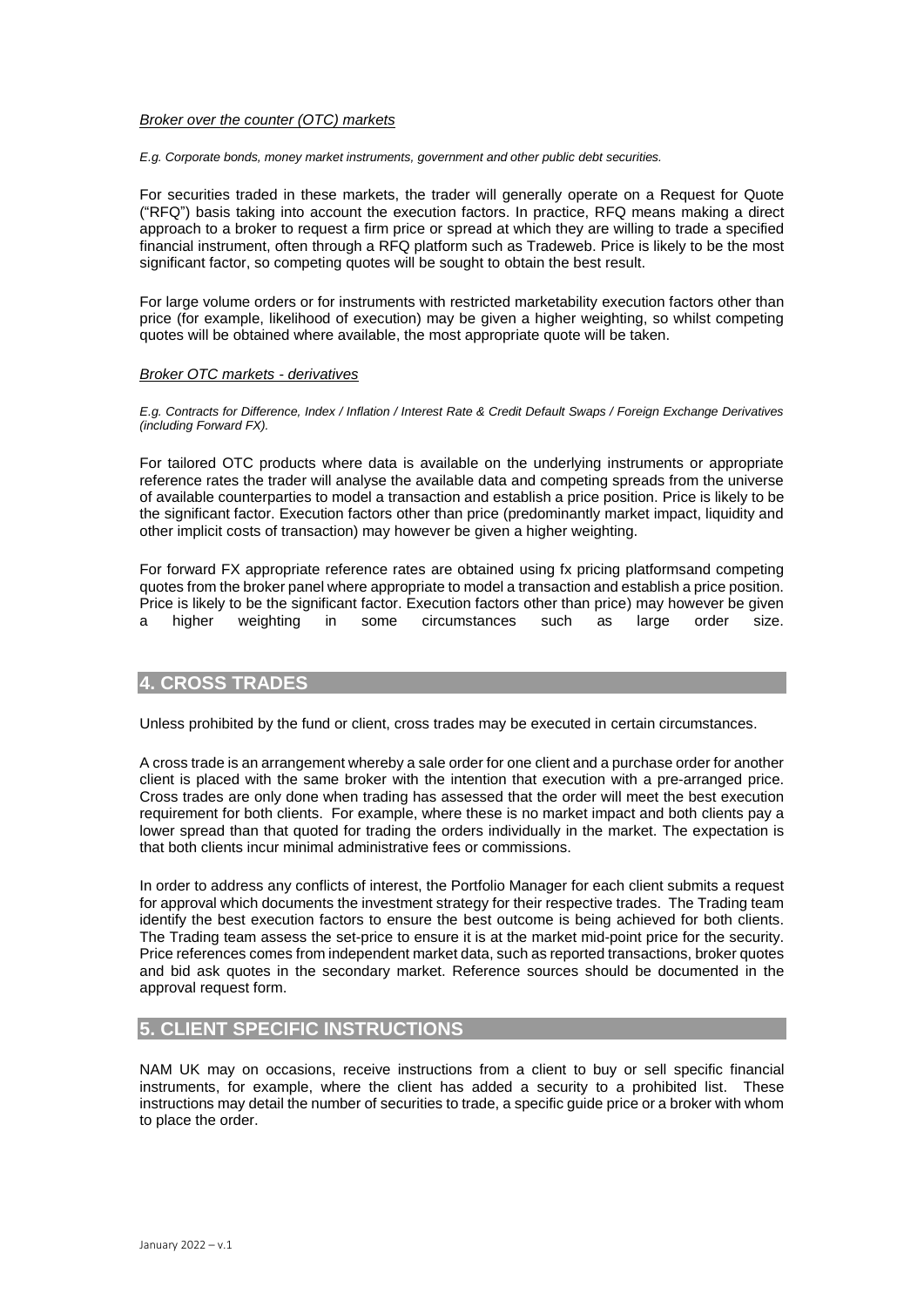Where we receive such instructions, NAM UK is not required under the FCA or MiFID II regulations to provide best execution to the client. Nevertheless, NAM UK will take all reasonable steps to obtain the best possible result considering all relevant factors not covered by the specific client instructions.

# **6. ORDER AGGREGATION**

If portfolio managers submit multiple orders for the same security, with the same order objectives, then these orders may be aggregated, where permitted by the clients, and placed as a block trade. if the trader believes that it is in the best interests of all clients involved.

If an aggregated order is not fully executed it is allocated to each client on a pro-rata basis.

# **7. MONITORING**

NAM UK monitors the effectiveness of its execution arrangements and this policy, and, on a regular basis assesses whether the execution quality of the venues and brokers selected provide the best possible result for the client. Demonstrating best execution does not necessarily involve a transaction-by-transaction analysis but can involve an assessment of a record of transactions over a period indicating that overall the best result has been achieved.

Whilst obtaining and evidencing best execution is the responsibility of the trading team NAM UK's Compliance team will undertake sample monitoring of transactions in line with the guidelines below.

#### *Dealer markets*

For transactions executed on an RFQ basis, an audit trail of competing quotes will be captured within the order management system or by thetrader manually. Transactions will be monitored on a sample basis. Procedures are in place to identify and escalate any exceptions identified which are outside pre-defined tolerances. Where competing quotes are either not available or where they have not been sourced, a comparison will be made between the purchase or sale price as compared to the valuation price immediately succeeding or preceding the transaction to ensure that there was no significant variance.

### *Over the counter (OTC)*

The method of execution will be dependent on the underlying instruments as defined above under Section 3 – Best Execution – Over the Counter. Either an audit trail of competing quotes will be maintained and reviewed or price validation models will be analysed to verify that brokers have provided the best possible result for the Client.

# **8. BROKER LIST**

NAM UK will list our approved brokers by asset class on our website ([Corporate Policies -](https://www.nomura-asset.co.uk/about-us/corporate-policies/) [Nomura Asset Management \(nomura-asset.co.uk\)](https://www.nomura-asset.co.uk/about-us/corporate-policies/). The list may be updated from time-totime, however, only our latest approved brokers list will be displayed and not historical versions.

# **9. TOP FIVE BROKERS**

In accordance with the MiFID II requirements, NAM UK will post the top five brokers per asset class on annual basis. The details will beposted on our website ([Corporate Policies -](https://www.nomura-asset.co.uk/about-us/corporate-policies/) Nomura Asset [Management \(nomura-asset.co.uk\)](https://www.nomura-asset.co.uk/about-us/corporate-policies/) by 30<sup>th</sup> April to cover the preceding 12 month period

# **10. POLICY REVIEW**